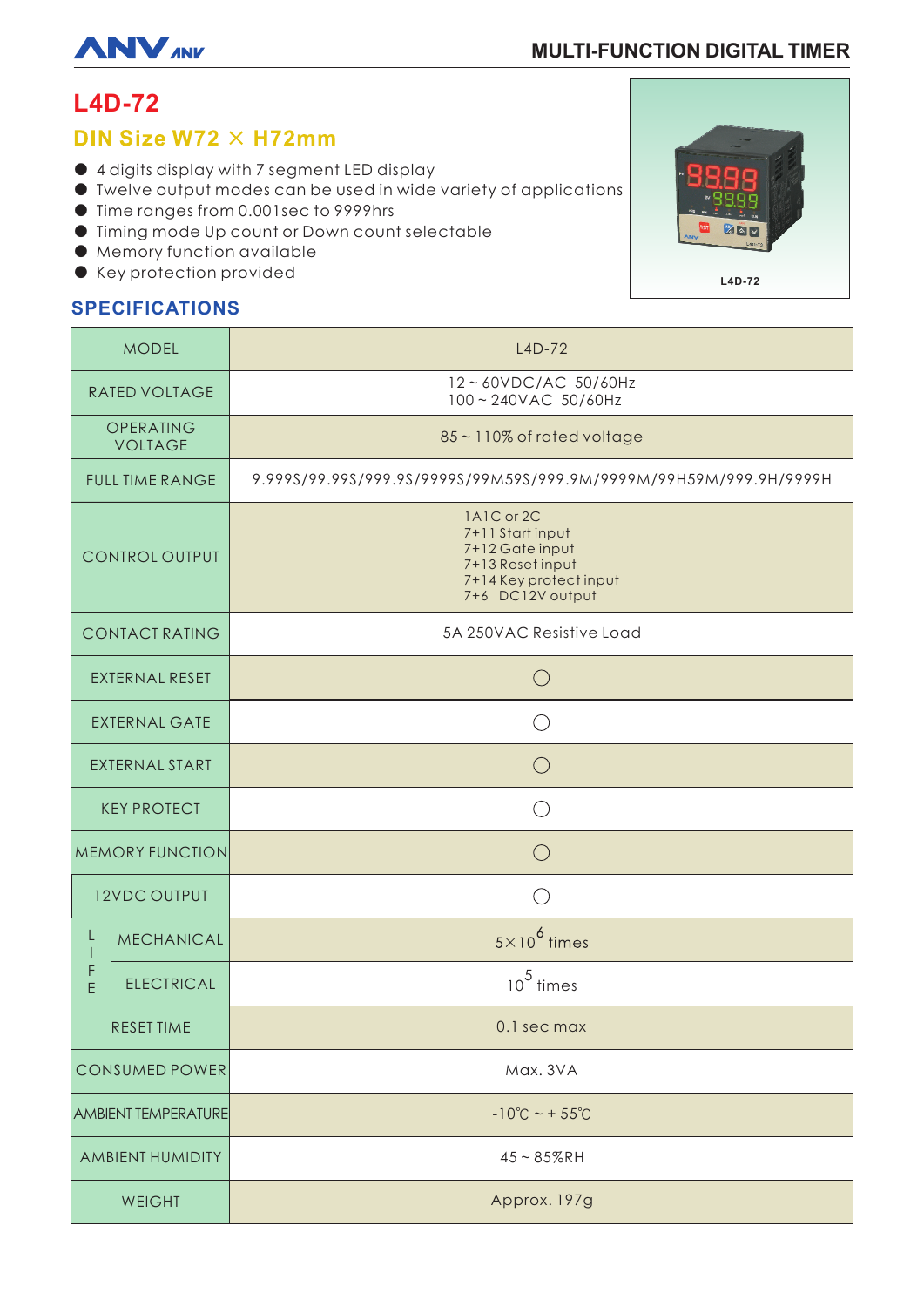

### **CONNECTION DIAGRAMS**



### **TIMING CHARTS**

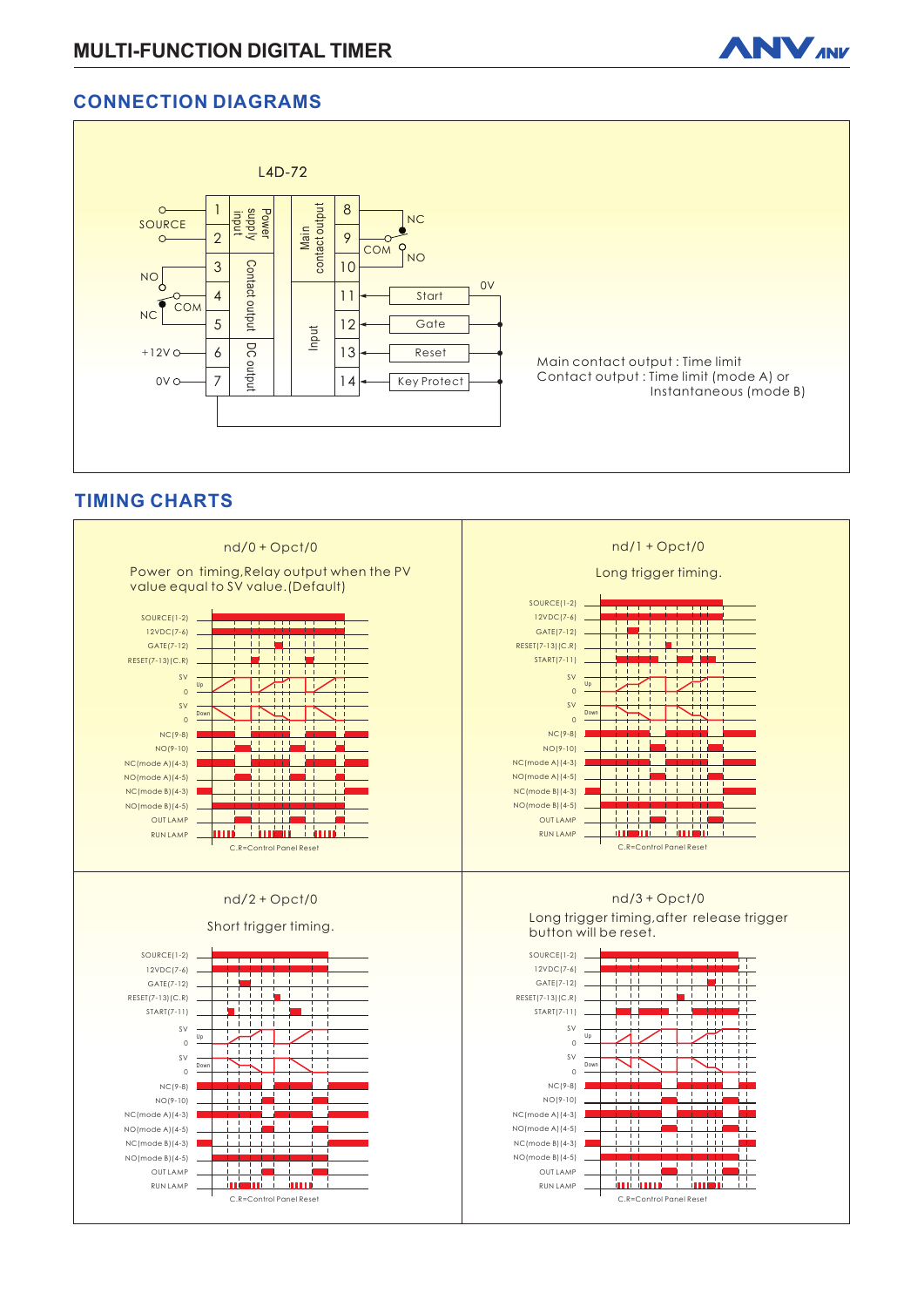

# **MULTI-FUNCTION DIGITAL TIMER**